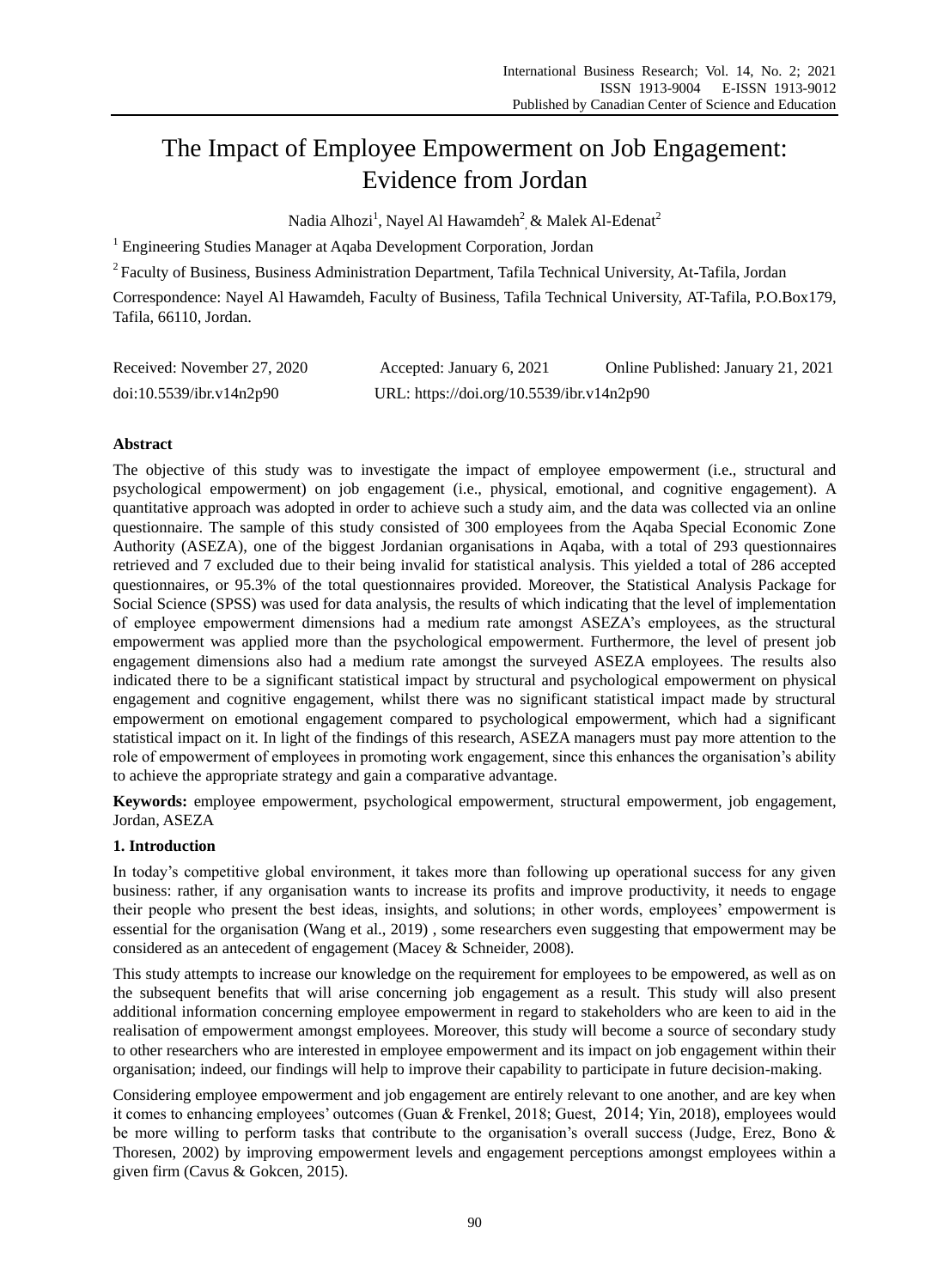Empowerment is an important component of fruitful outcomes, productivity, and development within any business (Hunjra, Haq, Akbar & Yousaf, 2011), and employee empowerment specifically is largely viewed as a persuasive practice that expands performance through the expansion of chances of investment and contribution in important decision-making processes. This entire process is centred on creating trust, inspiration, being involved in decision-making, and eliminating any limits amongst employees and top managers (Meyerson & Dewettinck, 2012). Notably, empowerment can be defined as "providing the employees of an organisation the authorisation to manage their day-by-day work activities" (Liden, Wayne & Sparrowe, 2000).

The reminder of this paper is structured as follows: Section 2 discusses the literature review concerning job engagement and empowered employee, followed by Section 3, which introduces the research questions and research hypothesis. Section 4 discusses the study model, whilst Section 5 describes the research methodology that has been adopted in this research. Subsequently, Section 6 provides research results and analysis, followed by Section 7"s discussion of these results. Next, Section 8 provides an overview of the research implications and recommendations, and Section 9 focuses on study limitations and future research. Finally, the references list for this research is detailed in Section 10.

#### **2. Literature Review**

#### *2.1 Job Engagement*

Engagement can be defined as "the creation of opportunities for communication between employees largely and easily", and also expresses the establishment of an encouraging and motivating environment that meets the employees' 'desires to communicate with their work', in addition to caring for proper job performance. Indeed, as a whole, this concept expresses flexibility and continuous improvement (MacLeod, Quinn & Clarke, 2009). It was the researcher Kahn, who explored the emergence of the concept of correlation and associated it with the term "personal attachment". Here, he expresses the harnessing of the capabilities of employees to complete their roles through the employee's use of the concept of physical correlation. Kahn also knew that a lack of correlation compromises an employee's role to perform emotionally and mentally (Wefald, 2008).

In his seminal paper, Kahn (1990, p.694) defined personal engagement as "the harnessing of organisation members" selves to their work role; in engagement, people employ and express themselves physically, cognitively, and emotionally during role performances". Notably, the concept of job engagement initially arose in the attempt to reduce staff fatigue and increase their entertainment by linking them with their work and creating a team spirit that contributes to achieving desired goals (Jeung, 2011). In this case, this concept is achieved when balancing physical needs and working conditions through successful employees" engagement (Macey & Schneider, 2008). Indeed, a given company"s success depends primarily on management, and they are the decision-makers; the more aware and conscientious management is when dealing with employees, the greater their success in achieving its goals. As for modern management, an improved thinking style that promotes efficiency and effectiveness is required, and, here, the success of this type of management is measured by the extent to which the company's employees are interested in working (Sweem, 2009).

As a pioneer in job engagement literature, Kahn (1990) suggested three dimensions of job engagement based on previous studies, these being physical engagement, emotional engagement, and cognitive engagement. Hence, we can see here that "engagement" comprises emotional, cognitive, and behavioural components, meaning that engaged employees are naturally invested in organisations through their body, mind, and soul. However, the majority of the existing literature has addressed job engagement as one block, rather than in its three dimensions (Deepa, 2020). Notably, physical engagement refers to the physical aspect of job engagement (i.e., the physical energies exerted by employees to fulfil their tasks) (Kular, Gatenby, Rees, Soane, & Truss, 2008); or, in the other words, it concerns the willingness of the employees to make extra efforts for the employer. Meanwhile, emotional engagement involves having good relations with supervisors and co-workers and feeling empathy for others (Abraham, 2012), whilst the cognitive dimension is seen as employees" beliefs concerning the organisation, and refers to the concentration of an individual"s intellectual and absorption focused towards organisational outcomes (Rich, Lepine & Crawford ,2010; Kahn, 1990).

#### *2.2 Employee Empowerment*

Empowerment is a multifaceted idea that can be characterised by individual, hierarchical, and cultural/network viewpoints (Peterson & Zimmerman, 2004; Perkins & Zimmerman, 1995). At the individual level, empowerment encourages the accomplishment of a person's persona; objectives through cooperation with others (Maton & Salem, 1995; Perkins & Zimmerman, 1995). When it comes to the representative setting, empowerment is defined as "a type of employee association activity and concentrated on task-based inclusion and attitudinal change" (Wilkinson, 1998).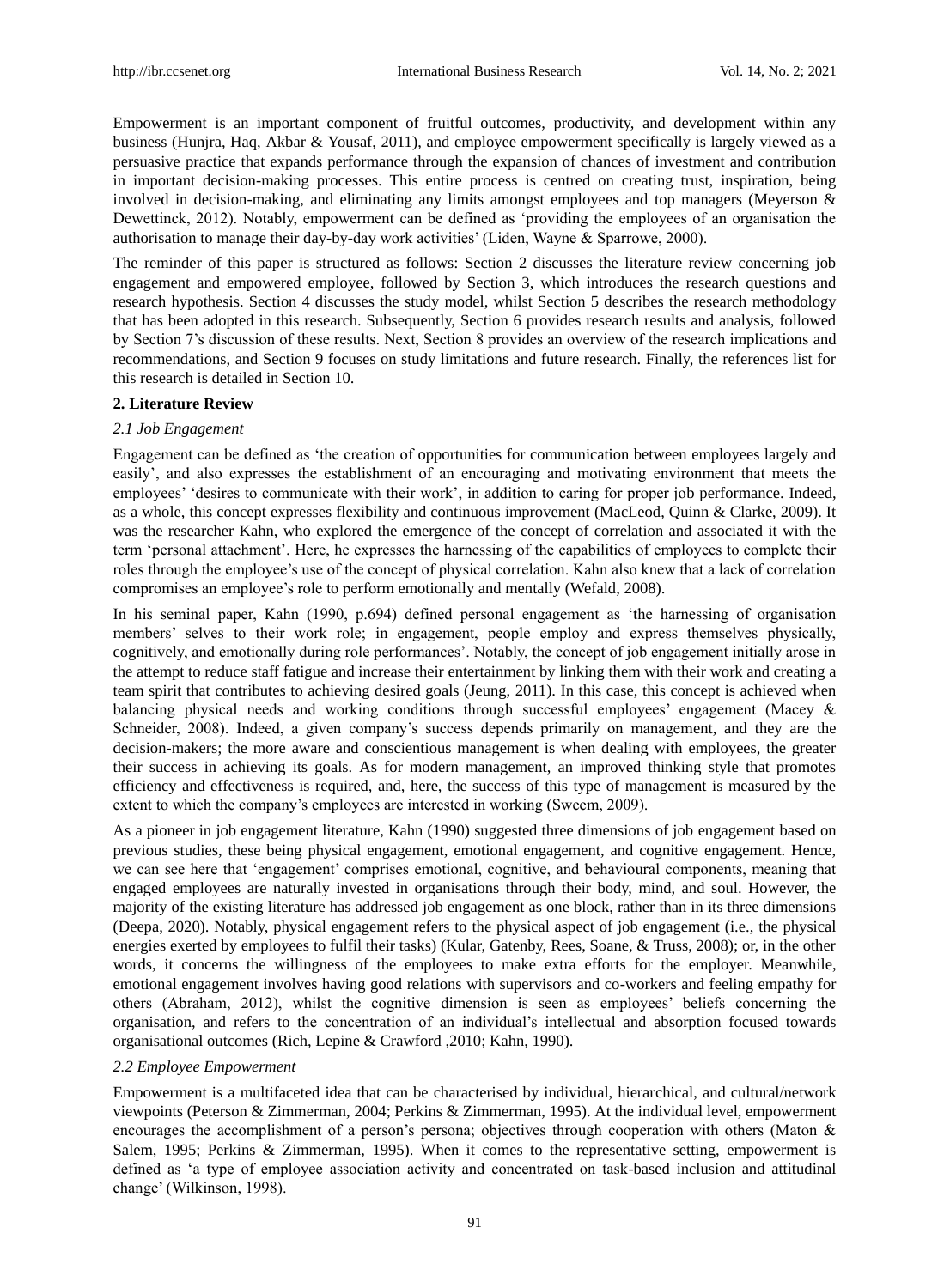Khalili, Sameti & Sheybani (2016) indicate that empowerment can be defined as an administrative method by which managers and other organising members participate in influencing decision-making (i.e., the decision-making cooperation). This definition is consistent with the definition given by Baird & Wang (2010, p. 577), who define employee empowerment as "the delegation of power and responsibility from higher levels in the organisational hierarchy to lower level employees, especially the power to make decisions". Meanwhile, Thamizhmanii & Hasan (2010) states that employee empowerment concerns allowing employees the opportunity to have responsibility in decision-making. As can be seen from the above, empowerment is a well-established term and was established more than three decades ago. Extant literature additionally points out that there are two types of employee empowerment: structural empowerment and psychological empowerment (Mathieu, Gilson & Ruddy, 2006).

Structural empowerment is defined as "a set of activities and practices carried out by management that give power, control, and authority to their subordinates, giving them access to information, resources, support, and opportunities to learn and develop' (Chen  $\&$  Chen, 2008), whilst psychological empowerment has been defined as "the increase in intrinsic motivation in the performance of the function, based on four concepts: the meaning of the task, competence, self-determination, and impact" (Thomas & Velthouse, 1990). This latter type of empowerment guides the approach of the individual towards the performance of his function, and, on this note, it should be stressed that psychological empowerment is not a characteristic of personality; rather, it is a defined set of cognitions based on a certain context of work (Spreitzer, 1995).

#### **3. Research Question and Hypotheses**

This study is expected to contribute to the literature, particularly that concerning the Jordanian context; after all, there is an urgent need for more research to be conducted within this country (Al Hawamdeh & Al-edenat, 2019). Notably, ASEZA is an independent institution that handles the development and management of the Aqaba Special Economic Zone and provides integrated services to investors and registered companies that have a high number of employees (Karasneh & Al-Momani, 2020). Hence, within this study, it was important to measure the impact of employees" empowerment on job engagement with its dimensions, since it is clearly highly important for this organisation to create a model for its proper management to meet the highest level of job engagement, in turn resulting in high productivity and efficiency and ultimately impacting their growth and development. Considering the importance of employees" job engagement in the Jordanian organisations (e.g., ASEZA) and its impact in motivating employees and increasing their loyalty towards the business, the researchers constantly kept in mind the growing importance of the concept of the organisation"s employees empowerment and the importance of their ownership in obtaining job engagement.

The study problem can be surmised using the following main question:

RQ1: What is the impact of Employee Empowerment (i.e., structural and psychological empowerment) on job engagement (i.e., physical engagement, emotional engagement, and cognitive engagement) in ASEZA?

This can be broken down into the following sub-questions:

What is the impact of employee empowerment (i.e., structural and psychological empowerment) on physical engagement in ASEZA?

What is the impact of employee empowerment (i.e., structural and psychological empowerment) on emotional engagement in ASEZA?

What is the impact of employee empowerment (i.e., structural and psychological empowerment) on cognitive engagement in ASEZA?

To achieve the study objective and to reach its specific goals in determining the effect of the independent variable on the dependent variable, we developed study hypotheses based on the study problem and its questions.

Our main hypothesis is that there is no statistically significant impact of employee empowerment (i.e., structural and psychological empowerment) on job engagement (i.e., physical engagement, emotional engagement, and cognitive engagement) at the level of  $\alpha \leq 0.05$ .

This main hypothesis is further partitioned into six hypotheses:

H0.1: There is no statistically significant impact of structural empowerment on physical engagement at the level of α≤0.05.

H0.2: There is no statistically significant impact of psychological empowerment on physical engagement at the level of  $\alpha \leq 0.05$ .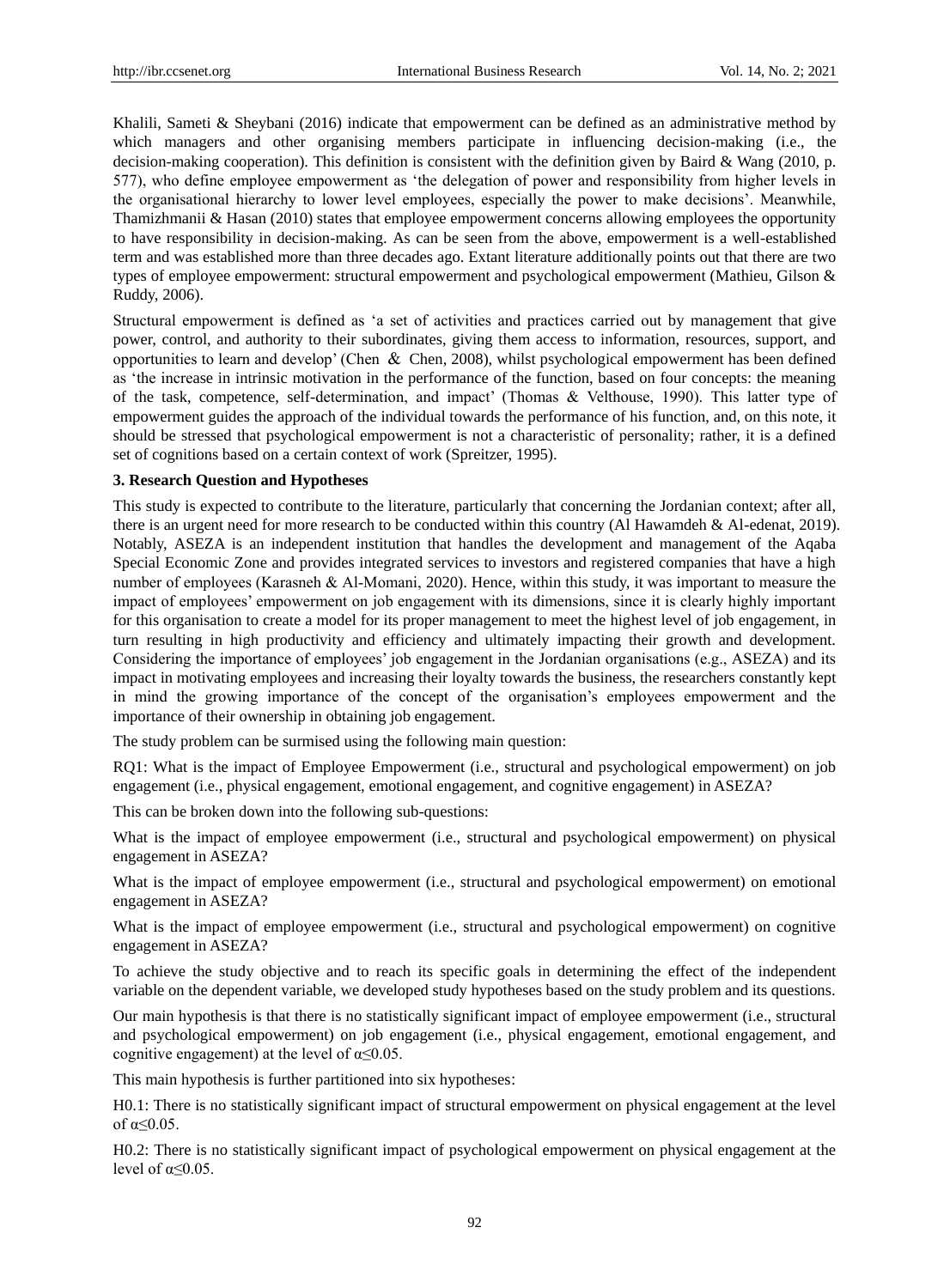H0.3: There is no statistically significant impact of structural empowerment on emotional engagement at the level of  $\alpha \leq 0.05$ .

H0.4: There is no statistically significant impact of psychological empowerment on emotional engagement at the level of  $\alpha \leq 0.05$ .

H0.5: There is no statistically significant impact of structural empowerment on cognitive engagement at the level of  $\alpha \leq 0.05$ 

H0.6: There is no statistically significant impact of psychological empowerment on cognitive engagement at the level of  $\alpha \leq 0.05$ .

#### **4. The Study Model**

Figure (1) illustrates the model adopted in this study. The independent variables"—both structural empowerment and psychological empowerment—influence on the dependent variable, job engagement (i.e., physical engagement, emotional engagement, and cognitive engagement) is depicted below.





The Model Source: Prepared by the researchers to cover study variables based on the study of each. Laschinger,, Finegan, Shamian, & Wilk, (2001), Rich et al., (2010), Spreitzer (1995).

#### **5. Methodology**

#### *5.1 Study Design*

The deductive measure was used as a general approach, and, more specifically, the quantitative method of a questionnaire was used for gathering data from the sample population. Further, the program used for measuring the data was the Statistical Package for Social Science (Version 26).

#### *5.2 Questionnaire Design*

The data was obtained via the development of a special questionnaire for the subject of this study. By referring to the previous studies in this field included in the table with the aim of covering all aspects addressed by the theoretical framework, questions, and hypotheses on which the study was based, Table 1 demonstrates the distribution of the paragraphs of each element separately and their number, as shown in the questionnaire. Moreover, the responses of the study sample were distributed according to the Likert Quintile Scale, which indicates the extent of the respondent's agreement with the questionnaire paragraphs (i.e., 'strongly agree'  $= 5$ , 'agree' = 4, 'neutral' = 3, 'disagree = 2, and 'strongly disagree' = 1).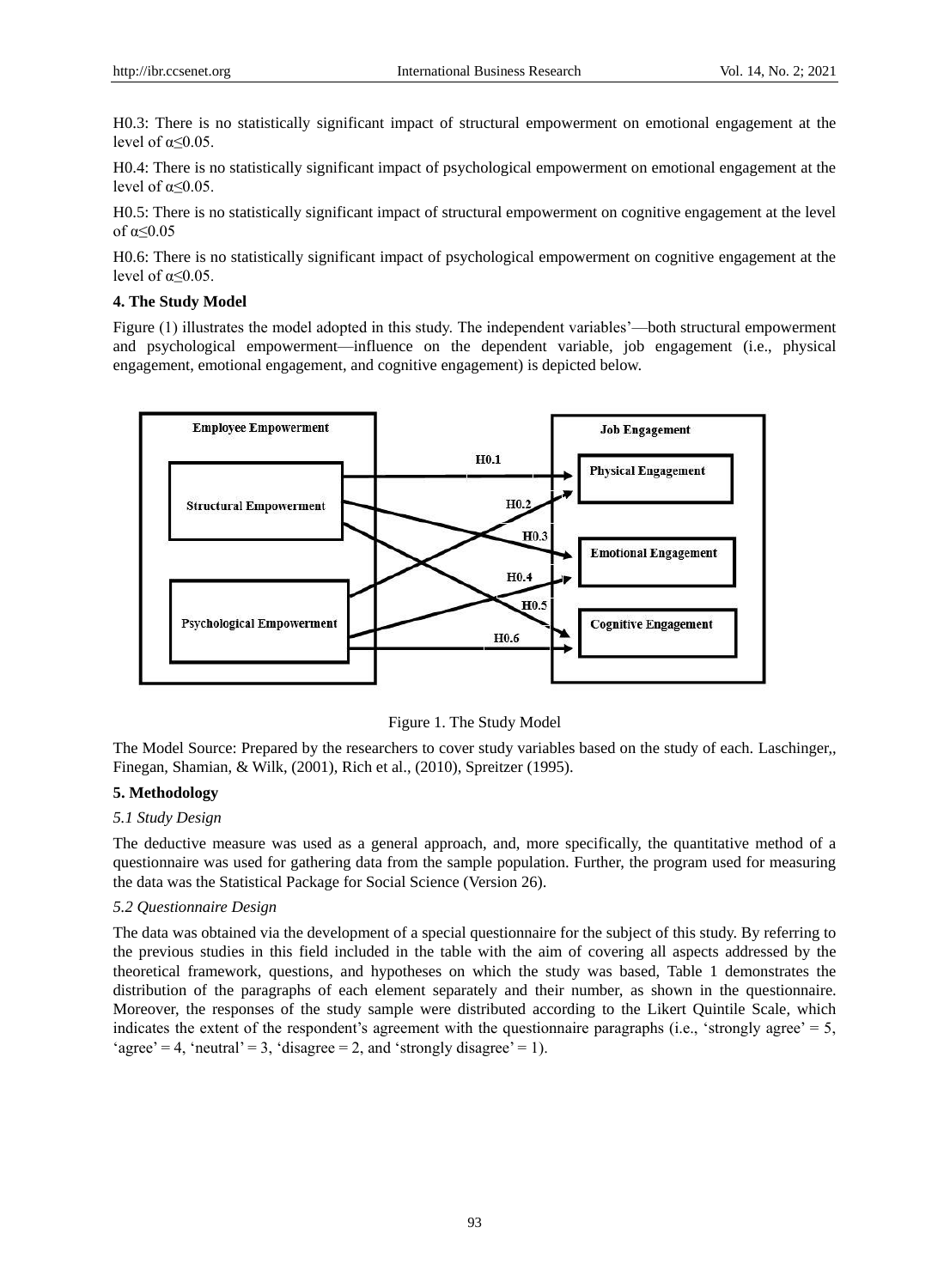| Variable                      | Items | Reference                 |
|-------------------------------|-------|---------------------------|
| <b>Structural Empowerment</b> | 19    | Laschinger et al., (2001) |
| Psychological Empowerment     | 12    | Spreitzer (1995)          |
| <b>Physical Engagement</b>    |       | Rich et al., (2010)       |
| <b>Emotional Engagement</b>   |       | Rich et al., (2010)       |
| Cognitive Engagement          |       | Rich et al., (2010)       |

#### Table 1. The Source of Measurement Items

#### *5.3 Data Collection Procedures*

Google Forms was used to collect data from a sample of employees (both men and women and spanning from ASEZA). The sample type was purposive, and it comprised a high number of employees (roughly 2,047) based in the human resource department in ASEZA. The sample consisted of 300 employees from four various jobs . A total of 293 questionnaires retrieved and 7 excluded due to their being invalid for statistical analysis. This yielded a total of 286 accepted questionnaires, or 95.3% of the total questionnaires provided, as can be seen in Table 2.

|  |  | Table 2. Profiles of Respondents |  |
|--|--|----------------------------------|--|
|--|--|----------------------------------|--|

| <b>Variable</b>                                    | Level / Category   | <b>Number</b> | Percentage % |
|----------------------------------------------------|--------------------|---------------|--------------|
| Gender                                             | Male               | 214           | 74.8%        |
|                                                    | Female             | 72            | 25.2%        |
| Age                                                | Under 30 years     |               | 0.3%         |
|                                                    | 30-39 years        | 47            | 16.4%        |
|                                                    | $40-49$ years      | 157           | 54.9%        |
|                                                    | 50 years or more   | 81            | 28.3%        |
| Education                                          | Diploma or below   | 42            | 14.7%        |
|                                                    | Bachelor           | 181           | 63.3%        |
|                                                    | Master's degree    | 55            | 19.2%        |
|                                                    | PhD degree         | 8             | 2.8%         |
| <b>Job Position</b>                                | Accountant         | 21            | 7.3%         |
|                                                    | Programmer         | 11            | 3.8%         |
|                                                    | Frontline employee | 146           | 51.0%        |
|                                                    | Specialist         | 108           | 37.8%        |
| Years of Experience                                | Less than 5        | 4             | 1.4%         |
|                                                    | $5 - less10$       | 33            | 11.5%        |
|                                                    | 10-less $15$       | 69            | 24.1%        |
|                                                    | 15 years or more   | 180           | 62.9%        |
| Total of accepted questionnaires from participants |                    | 286           | 100%         |

#### *5.4 Reliability and Normality*

The Cronbach's Alpha was used for internal consistency so as to ensure that the questionnaire was valid as a data collection tool for the current study, its coefficient notably being used to measure the level of internal consistency of the resolution of the paragraphs. This can be seen in Table 3.

Reliability was tested using the Cronbach-Alpha coefficient to determine the degree of consistency and internal stability in the scale used to measure the variables of the hypotheses. According to Hair, Black, Babi, Anderson & Tatham (2014), if the Cronbach-Alpha coefficient is more than 60%, then the analysis and interpretation of the data is reliable.

| Table 3. Internal consistency coefficients (Cronbach Alpha) |
|-------------------------------------------------------------|
|-------------------------------------------------------------|

| <b>Variables</b>              | <b>Stability Coefficient</b> |
|-------------------------------|------------------------------|
| <b>Structural Empowerment</b> | .826                         |
| Psychological Empowerment     | .908                         |
| <b>Physical Engagement</b>    | .820                         |
| <b>Emotional Engagement</b>   | .899                         |
| Cognitive Engagement          | .859                         |

As can be seen in Table 3, the security coefficients of the variables were higher than 60%, which shows internal consistency between the paragraphs. Further, 94.8%, which is higher than 60%, also indicates inside consistency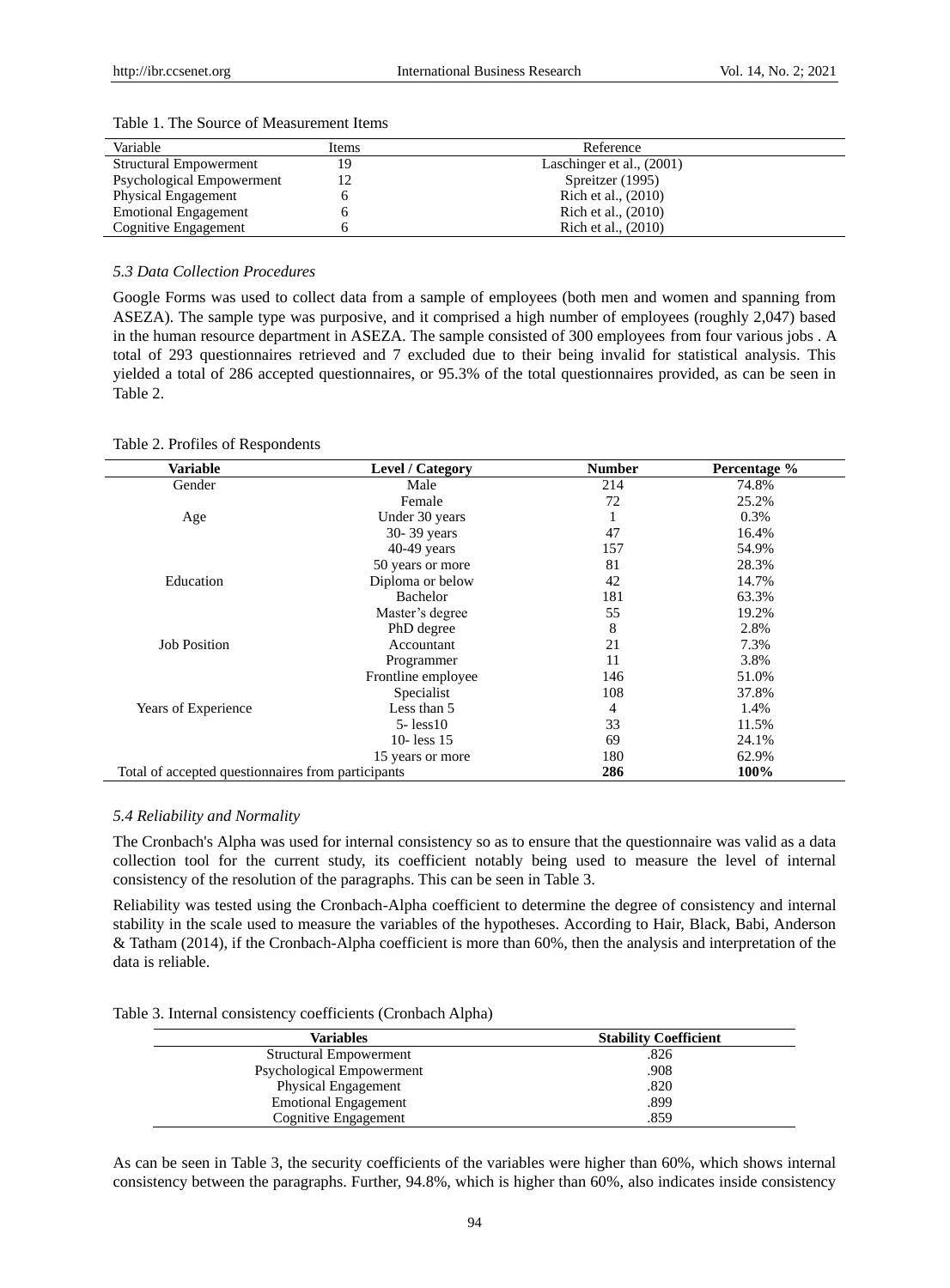amongst all the passages, which affirms the legitimacy of the survey in theory tested (Sekaran & Bougie, 2016). As can be seen in Table 4, the dependent variable (as well as all its dimensions) follow the normal distribution, since the values of Kolmogorf-Smirnov Z (0.056, 0.074) are less than 1.96. Further, the significant Sig for each of them was less than 0.05, which shows the distribution for the questions was normal.

#### Table 4. Normal Distribution of Data

| <b>Normal Distribution of Data</b> |                | <b>Employee</b><br><b>Empowerment</b> | <b>Job Engagement</b> |
|------------------------------------|----------------|---------------------------------------|-----------------------|
|                                    |                | 286                                   | 286                   |
| Normal Parameters                  | Mean           | 3.4734                                | 3.4910                |
|                                    | Std. Deviation | .62385                                | .64138                |
| <b>Test Statistic</b>              |                | .056                                  | .074                  |
| Asymp. Sig. (2-tailed)             |                | $.000 \degree$                        | .001 <sup>c</sup>     |

#### **6. Analysis and Results**

#### *6.1 Level of Employee Empowerment and Job Engagement at ASEZA*

Table 5 shows the mathematical averages of respondents" answers to the employee empowerment questionnaire. The first variable is structural empowerment, which boasted an average of 3.66 and a medium rating. Finally, psychological empowerment had an average of 3.28 and a medium rating. This indicates that the level of employee empowerment"s dimensions" implementation was medium amongst the surveyed ASEZA employees.

Table 5. The arithmetical averages and standard deviations of Independent variables (Employee Empowerment

| Variables                     | Mean   | <b>Standard Deviation</b> |
|-------------------------------|--------|---------------------------|
| <b>Structural Empowerment</b> | 3.6622 | .60585                    |
| Psychological Empowerment     | 3.2846 | .91336                    |
| <b>Total</b>                  | 3.4734 | <b>Medium</b>             |

Table 6 shows the mathematical averages of the respondents" answers to the survey. The first variable is cognitive engagement with an average of 3.63 and a medium rating, the second being physical engagement, with an average of 3.56 and a medium rating. Finally, emotional engagement has an average of 3.28 and a medium rating. It indicates that the level of job engagement dimensions was medium amongst surveyed ASEZA"s employees.

Table 6. The arithmetical averages and standard deviations of Independent variables (Job Engagement)

| Variables                   | Mean   | <b>Standard Deviation</b> |  |
|-----------------------------|--------|---------------------------|--|
| <b>Physical Engagement</b>  | 3.5586 | .69005                    |  |
| <b>Emotional Engagement</b> | 3.2839 | .80295                    |  |
| Cognitive Engagement        | 3.6307 | .69977                    |  |
| Total                       | 3.4910 | medium                    |  |
|                             |        |                           |  |

#### *6.2 Hypothesis Testing*

6.2.1 Testing the First and second Hypothesis

Our first hypothesis is that there is no statistically significant impact of structural empowerment on physical engagement at the level of α≤0.05, whilst our second is that there is no statistically significant impact of psychological empowerment on physical engagement at the level of  $\alpha \le 0.05$ .

Notably, a multiple regression test was conducted in order to investigate the impact of employee empowerment (i.e., structural empowerment and psychological empowerment) on physical engagement, as shown in the following tables.

| Modo |     | D<br>к.              | sanare<br>ameted . | <b>Estimate</b><br>Std<br>trror of the t |
|------|-----|----------------------|--------------------|------------------------------------------|
|      | rnä | $\sim$ $\sim$<br>⊤∠J | т∠ д               | -----                                    |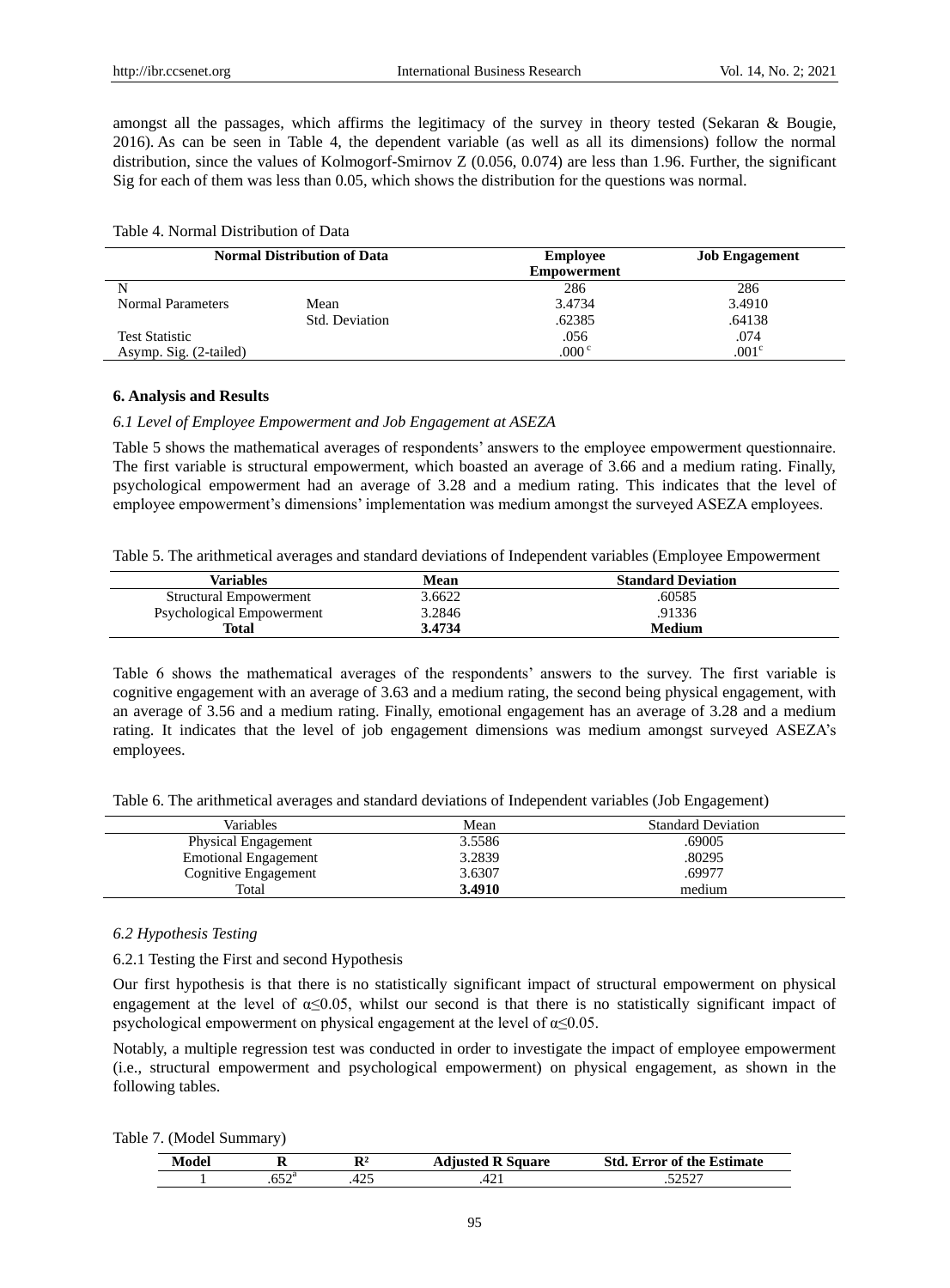Table 7 indicates that the value of the correlation coefficient of employee empowerment and the variable (i.e., physical engagement) was 65.2%, whilst the value of the coefficient of determination (R  $\frac{3}{18}$  is 0.425. Hence, 42.5% of the total variance is detailed in the model, whilst the rest is explained by other factors (Hair et al., 2014).

| Model |            | Sum of         | df  | <b>Mean Square</b> |         | Sig.              |
|-------|------------|----------------|-----|--------------------|---------|-------------------|
|       |            | <b>Squares</b> |     |                    |         |                   |
|       | Regression | 57.623         | ∸   | 28.812             | 104.422 | .000 <sup>b</sup> |
|       | Residual   | 78.083         | 283 | .276               |         |                   |
|       | Total      | 135.707        | 285 |                    |         |                   |

Table 8 indicates that the value of F is 104.422, as well as that the statistical significance level is (0.00) and is thus less than (0.05).

Table 9. Table of Coefficient

| Element                       |       | Std. Error | Beta |       | Sig. |
|-------------------------------|-------|------------|------|-------|------|
| (Constant)                    | . 456 | .191       |      | 7.608 | 000  |
| <b>Structural Empowerment</b> | .240  | .068       | . 41 | 3.515 | .001 |
| Psychological Empowerment     | ריר   | .045       | 493  | 8.207 | 000  |

Table 9 shows the results of the coefficients measuring the impact of employee empowerment on physical engagement, and indicates that the calculated t values for structural empowerment and psychological empowerment were 3.515 and 8.207 respectively. Further, the level of significance of t sig was 0.001, 0.00. The table additionally shows there to be a statistically significant impact at ( $\alpha \leq 0.05$ ) of structural empowerment and psychological empowerment on physical engagement.

Hence, with all of the above taken into account, the null hypotheses are rejected and the alternative hypotheses accepted. There was a notable impact of employee empowerment (i.e., structural and psychological empowerment) on physical engagement at a significant level ( $\alpha \le 0.05$ ).

#### 6.2.2 Testing the Third and Fourth Hypothesis

Our third hypothesis was that there is no statistically significant impact of structural empowerment on emotional engagement at the level of  $\alpha \le 0.05$ , whilst our fourth was that there is no statistically significant impact of psychological empowerment on emotional engagement at the level of  $\alpha \le 0.05$ .

In order to investigate the impact of employee empowerment (i.e., structural and psychological empowerment on emotional engagement, the multiple regression test was employed (as can be seen in the following tables).

Table 10. (Model Summary)

| Model |                  | $\mathbf{R}^{2}$ | <b>Adjusted R Square</b> | <b>Std. Error of the Estimate</b> |
|-------|------------------|------------------|--------------------------|-----------------------------------|
|       | 770 <sup>a</sup> | 593              | .590                     | .51409                            |

As can be seen in Table 10, the value of the coefficient of employee empowerment and the variable (i.e., emotional engagement) was 77.0%, whilst the value of the coefficient of determination  $(R<sup>3</sup>)$  is 0.593. Hence, 59.3% of the total variance is explained by the model, the remainder being explained by other factors (Hair et al., 2014).

|  |  | Table 11. Analysis of variance (ANOVA) |  |
|--|--|----------------------------------------|--|
|--|--|----------------------------------------|--|

| Model |                   | of<br>Sum<br><b>Squares</b> | df         | <b>Mean Square</b> |         | Sig.              |
|-------|-------------------|-----------------------------|------------|--------------------|---------|-------------------|
|       | Regression        | 108.953                     | -          | 54.477             | 206.127 | .000 <sup>b</sup> |
|       | Residual<br>Total | 74.793<br>183.746           | 283<br>285 | .264               |         |                   |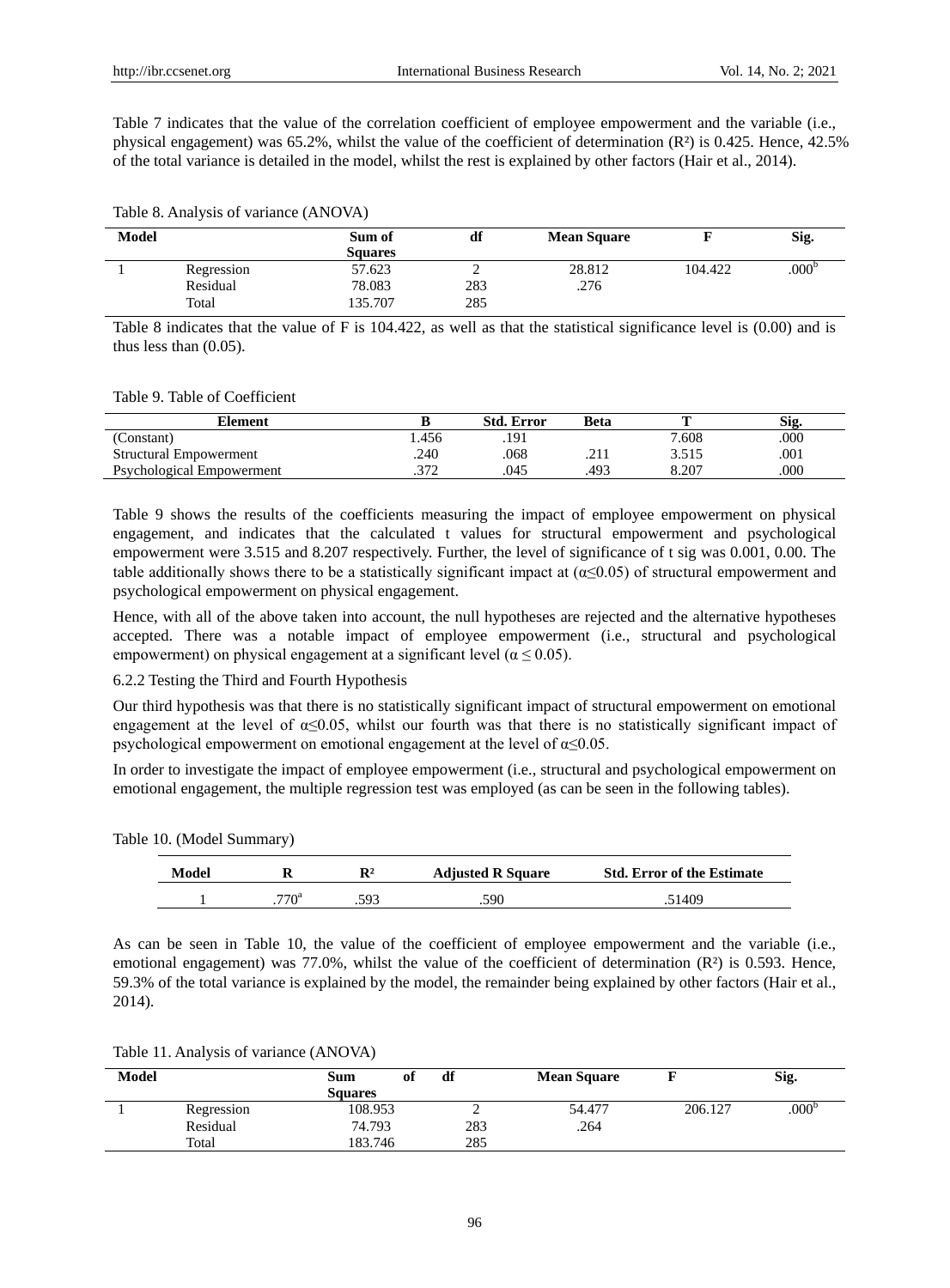As can be seen in Table 11, the value of F is 206.127 and the statistical significance level is 0.00 (and is thus less than 0.05); hence, the null hypothesis is rejected and the alternative hypothesis accepted. Further, there was an observed impact of employee empowerment (i.e., structural and psychological empowerment) on emotional engagement at a significant level ( $\alpha \le 0.05$ ).

Table 12. Table of Coefficient

| Element                       |      | Std. Error | Beta |        | Sig  |
|-------------------------------|------|------------|------|--------|------|
| (Constant)                    | .813 | .187       |      | 4.340  | .000 |
| <b>Structural Empowerment</b> |      | .067       | .087 | 1.718  | .087 |
| Psychological Empowerment     | .624 | .044       | 710  | 14.059 | .000 |

Table 12 details the results of the coefficients for the impact of employee empowerment on emotional engagement, as well as the calculated t values for structural and psychological empowerment (i.e., 1.718 and 14.059 respectively). The level of significance of t sig was notably 0.087, 0.00.

Hence, the alternative hypothesis (H0.3) is accepted, meaning there is no significant impact of structural empowerment on emotional engagement at the level of  $\alpha \le 0.05$ ; meanwhile, the null hypothesis (H0.4) is rejected. The acceptance of the former hypothesis suggests there to be an impact by psychological empowerment on emotional engagement at a significant level ( $\alpha \le 0.05$ ).

6.2.3 Testing the Fifth and Sixth Hypothesis

Our fifth hypothesis stated there to be no statistically significant impact of structural empowerment on cognitive engagement at the level of  $\alpha \le 0.05$ , whilst our sixth hypothesis stated there was no statistically significant impact of psychological empowerment on cognitive engagement at the level of α≤0.05

Notably, in order to investigate the impact of employee empowerment (i.e., structural and psychological empowerment) on cognitive engagement, the multiple regression test was used, as can be seen below.

|  | Table 13. (Model Summary) |
|--|---------------------------|
|--|---------------------------|

| Model |                  | $\mathbf{P}$ 2 | <b>Adjusted R Square</b> | <b>Std. Error of the Estimate</b> |
|-------|------------------|----------------|--------------------------|-----------------------------------|
|       | 480 <sup>a</sup> | .230           | າາເ                      | .6161 <sup>°</sup>                |

Table 13 indicates the value of the coefficient of employee empowerment and the variable cognitive engagement to be 48.0%, whilst the value of the coefficient of determination  $(R<sub>3</sub>)$  is 0.230. Hence, 23.0% of the total variance is explained by the model, the rest being explained by other factors.

Table 14. Analysis of variance (ANOVA)

| Model      | Sum of<br><b>Squares</b> | df  | <b>Mean Square</b> |        | Sig.              |
|------------|--------------------------|-----|--------------------|--------|-------------------|
| Regression | 32.019                   |     | 16.009             | 42.173 | .000 <sup>o</sup> |
| Residual   | 107.050                  | 283 | .380               |        |                   |
| Total      | 139.069                  | 285 |                    |        |                   |

Table 14 the value of F to be 42.173 and the statistical significance level to be 0.00 (and thus less than 0.05).

|  |  | Table 15. Table of Coefficient |
|--|--|--------------------------------|
|--|--|--------------------------------|

| Element                       | D    | <b>Std. Error</b> | Beta | m     | Sig. |
|-------------------------------|------|-------------------|------|-------|------|
| Constant)                     | .937 | າາເ<br>ر ے ے .    |      | 8.620 | .000 |
| <b>Structural Empowerment</b> | .252 | .081              | .218 | 3.126 | 002  |
| Psychological Empowerment     | .234 | .054              | .306 | 4.379 | .000 |

Table 15 shows the results of the coefficients in terms of employee empowerment's impact on cognitive engagement. The table shows the calculated t values for structural and psychological empowerment to be 3.126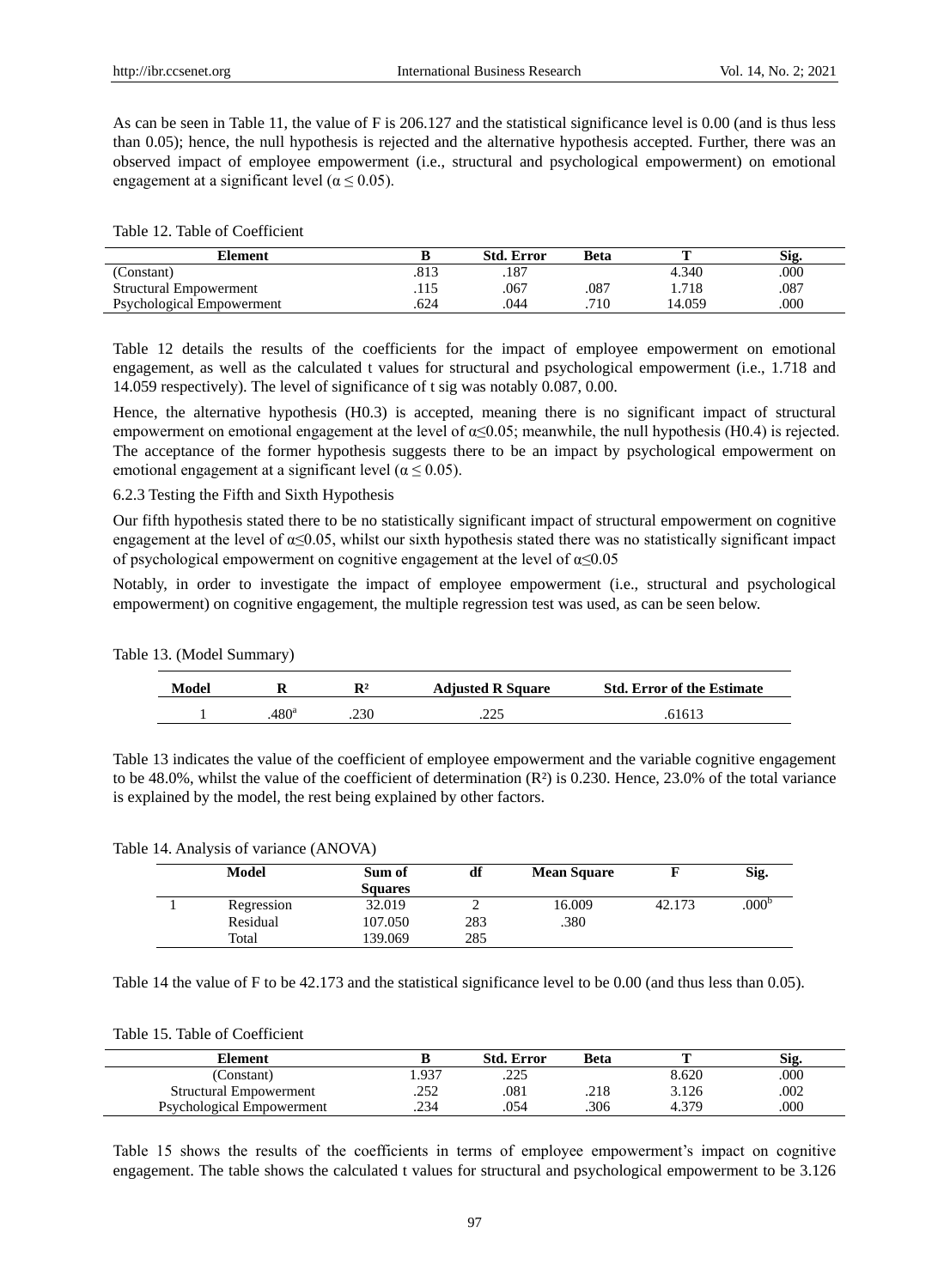and 4.379 respectively, whilst the level of significance of t sig was 0.002, 0.00. The table also shows that there was a statistically significant impact at α≤0.05 in terms of structural and psychological empowerment on cognitive engagement.

Hence, the null hypotheses are rejected and the alternative hypotheses accepted: there was an impact of employee empowerment (i.e., structural and psychological empowerment) on cognitive engagement at a significant level ( $\alpha \leq 0.05$ ).

# **7. Discussion**

The results garnered indicated the mathematical averages of the respondents" answers to the Employee Empowerment survey. Here, the first variable was structural empowerment with an average of 3.66 and a medium rating, whilst psychological empowerment boasted an average of 3.28 and a medium rating. This indicates that the level of application of Employee Empowerment dimensions was medium amongst the surveyed ASEZA organisations.

Further to this, the result showed the mathematical averages of the respondents" answers to Job Engagement to be 3.63 and a medium rating and 3.56 and a medium rating for cognitive engagement and physical engagement respectively. Finally, emotional engagement had an average of 3.28 and a medium rating, which indicates that the level of job engagement dimensions is medium amongst the surveyed ASEZA organisations.

The results garnered here led to the rejection of the first and second hypotheses, whilst the alternative hypotheses were accepted. Thus, there an impact of employee empowerment (i.e., structural and psychological empowerment could be found on physical engagement.

Furthermore, the findings of this research are consistent with the current literature, which has linked the empowerment of employees with their job engagement (e.g., Sharma & Singh, 2018; Jose & Mampilly, 2014; Albrecht & Andreetta, 2011). Moreover, this study is considered to be one of the first empirical studies investigating the impact of the two kinds of employee empowerment on the three job engagement dimensions.

Moreover, the findings garnered from this study are congruent with the conclusion that meaningful work and psychological meaningfulness highly influence employee engagement (Malik, Nawab, Naeem & Danish, 2010; Kahn, 1990), which links job resources, support, and feedback to organisational outcomes through engagement (Schaufeli & Bakker, 2004).

The analysis of the third hypothesis reveals there to be no statistical impact of structural empowerment on emotional engagement, which is not consistent with previous studies' results (e.g., Amor, Vázquez & Faíña, 2020; Laschinger, Wilk, Cho & Greco, 2009), which suggest structural empowerment to be a significant predictor of job engagement. However, analysis of the fourth hypothesis indicates there to be a statistically significant impact of psychological empowerment on emotional engagement—a finding that provides additional support for recent studies that have suggested psychological empowerment as a motivational factor for job engagement (Joo, Bozer, & Ready, 2019).

Finally, the result of the fifth and sixth hypotheses show there to be a statistically significant impact of structural empowerment and psychological empowerment on cognitive engagement, as is consistent with the study of Greco, Laschinger, & Wong (2006), which concludes that when an employee receives a high level of empowerment, this leads to increased job engagement.

## **8. Implications and Recommendations**

This study contributes to the literature of human resources management by showing the impact of employee empowerment on job engagement in developing countries (e.g., Jordan); further, this study provides a set of managerial implications for achieving a better understanding of the influential factors that support job engagement. The empirical evidence of this research reveals that in ASEZA, employee empowerment and job engagement impact several dimensions within the workplace, including structural empowerment; this can be explained by the fact that there are many departments and heads of departments who are looking to be promoted and connect their engagement with the structural empowerment via promotion. Moreover, the employees in this organisation require a lot of care psychologically, as per the results, since structural empowerment is massively influential in motivating them and, in turn, increasing their job engagement.

This research provides several recommendations for the current study, according to the results of the study. One recommendation of the current research is to increase the application of the study variables, as well as to prioritise identifying employee empowerment and the necessity of its application in the work processes to improve employees" job engagement. Based on the first and second result of descriptive statistics, this research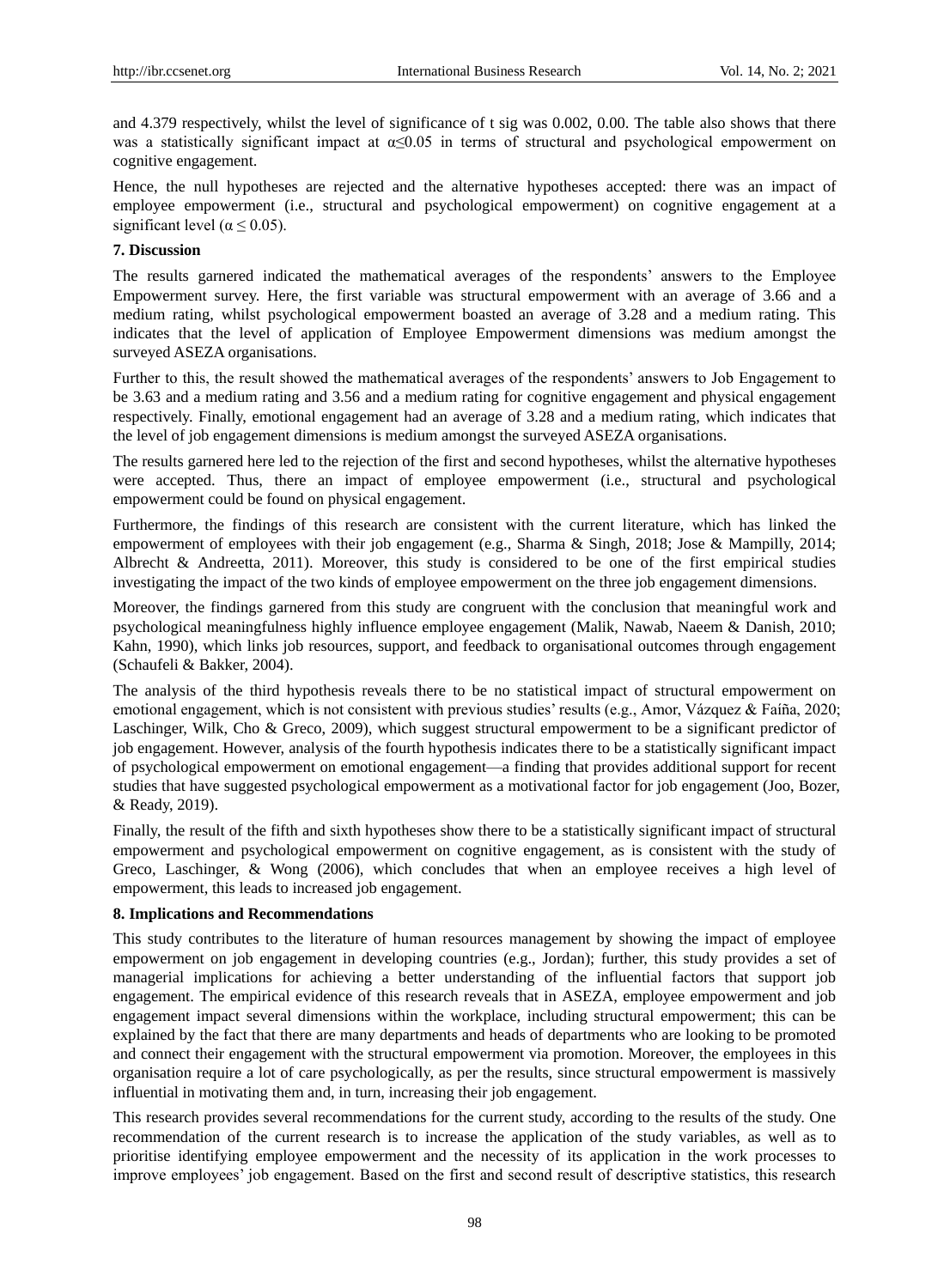also recommends maintaining the current level of employee empowerment by maintaining incentives and improving them whenever possible; this can also be done by seeking out more compensation processes to reach a higher level of engagement and loyalty amongst employees. Further, based on the second result of descriptive statistics, this study stresses the importance of implementing employee empowerment that increases the organisation"s ability to achieve the appropriate strategy by knowing how to motivate their employees—especially leaders from senior and middle managers—to be more flexible in facing environmental challenges. Further, on the grounds of the sixth and eighth hypothesis results, it is advised that organisations" management should increase the communications between their employees in different levels to ensure each employee possesses enough information required to do his job properly, in turn increasing the likelihood of strong job engagement. Based on all of the results collectively, this study recommends the organisations" management to ensure the independence of their employees and provide them with the autonomy to involve at work and take decisions related to their responsibilities.

#### **9. Limitations and Future Research**

Through descriptive analysis and the emergence of a mean application of these variables (and on the grounds of previous studies with a similar result), we conclude that more studies should be conducted within organisations possessing a sample size larger than this study. In addition, expanding the level of employee engagement will enrich future studies and obtain accurate results on the impact of employee empowerment on employee engagement. This study thus concludes there to be a strong need to initiate further research involving various levels of employees in organisations distributed in many cities throughout Jordan. Further, this study also recommends focus being paid to empowering employees and its relationship with job engagement within more dimensions (e.g., loyalty; commitment), since it is important to ensure job engagement in each employee.

Whilst this research offers novel contributions to the understanding of the impact of employee empowerment on job engagement, it is still subject to some limitations—mainly concerning the generalisability of the results. This study was conducted in Jordan (a rich developing country), and, more specifically, in the ASEZA, and, whilst this context may undermine the generalisability of this research, it allowed for the controlling of cultural and industrial differences in the analysis. Therefore, conducting future research in other service organisations or public organisations in Jordan (or other countries) may lead to a more comprehensive understanding of the impact of employee empowerment on job engagement. Further, the study was prepared in light of the emerging Coronavirus pandemic, and so the data was collected during the spread of this pandemic. Therefore, it was not possible to add more participants, especially during lockdown periods—the factor that ultimately led us to the employment of one method of data collection (i.e., online questionnaires).

#### **References**

- Abraham, S. (2012). Job satisfaction as an antecedent to employee engagement. *sies Journal of Management*, *8*(2).
- Al Hawamdeh, N., & Al-edenat, M. (2019). Determinants of Barriers to Knowledge Sharing in the Jordanian Hospitality Industry. *International Business Research, 12*(7), 121-132. https://doi.org/10.5539/ibr.v12n7p121
- Albrecht, S. L., & Andreetta, M. (2011). The influence of empowering leadership, empowerment and engagement on affective commitment and turnover intentions in community health service workers. *Leadership in health services.* https://doi.org/10.1108/17511871111151126
- Amor, A. M., Vázquez, J. P. A., & Faíña, J. A. (2020). Transformational leadership and work engagement: Exploring the mediating role of structural empowerment. *European Management Journal*, *38*(1), 169-178. https://doi.org/10.1016/j.emj.2019.06.007
- Baird, K., & Wang, H. (2010). Employee empowerment: Extent of adoption and influential factors. *Personnel Review*. https://doi.org/10.1108/00483481011064154
- Cavus, M. F., & Gokcen, A. (2015). Psychological capital: Definition, components and effects. *Journal of Education, Society and Behavioural Science*, 244-255. https://doi.org/10.9734/BJESBS/2015/12574
- Chen, H. F., & Chen, Y. C. (2008). The impact of work redesign and psychological empowerment on organizational commitment in a changing environment: An example from Taiwan's state-owned enterprises. *Public Personnel Management*, *37*(3), 279-302. https://doi.org/10.1177/009102600803700302
- Deepa, S. M. (2020). The effects of organizational justice dimensions on facets of job engagement*. International Journal of Organization Theory & Behavior.* https://doi.org/10.1108/IJOTB-05-2019-0066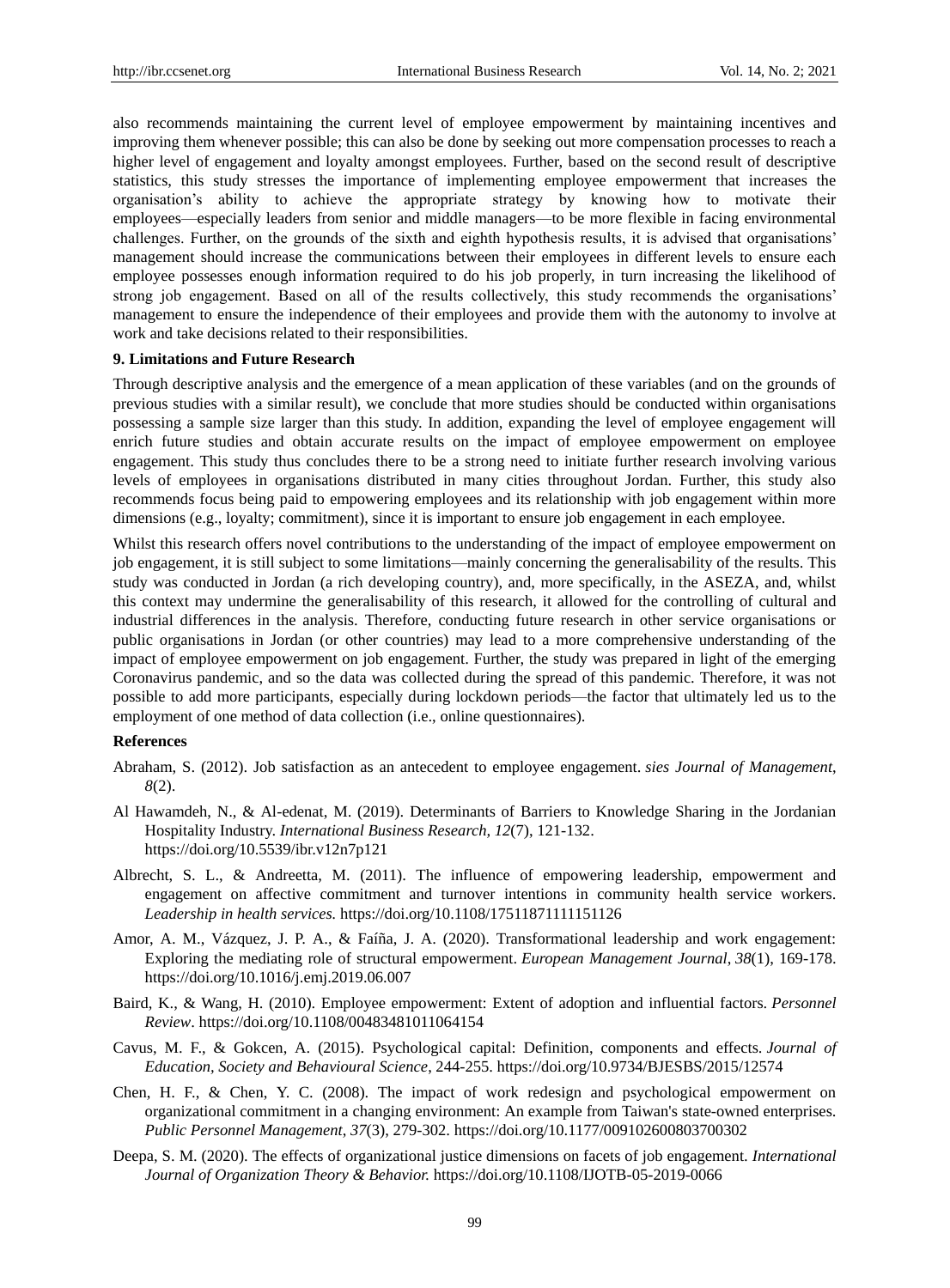- Greco, P., Laschinger, H. K. S., & Wong, C. (2006). Leader empowering behaviours, staff nurse empowerment and work engagement/burnout. *Nursing Leadership*, *19*(4), 41-56. https://doi.org/10.12927/cjnl.2006.18599
- Guan, X., & Frenkel, S. (2018). How HR practice, work engagement and job crafting influence employee performance. *Chinese Management Studies*. https://doi.org/10.1108/CMS-11-2017-0328
- Guest, D. (2014). Employee engagement: a sceptical analysis. *Journal of Organizational Effectiveness: People and Performance.* https://doi.org/10.1108/JOEPP-04-2014-0017
- Hair, J. F., Black, W. C., Babin, B. J., & Anderson, R. E. (2014). *Multivariate data analysis: Pearson new international edition.* Essex: Pearson Education Limited.
- Hunjra, A. I., Ul Haq, N., Akbar, S. W., & Yousaf, M. (2011). Impact of employee empowerment on job satisfaction: an empirical analysis of Pakistani service industry. *Interdisciplinary Journal of Contemporary Research in Business*, *2*(11), 680.
- Jeung, C. W. (2011). The concept of employee engagement: A comprehensive review from a positive organizational behavior perspective. *Performance Improvement Quarterly*, *24*(2), 49-69. https://doi.org/10.1002/piq.20110
- Joo, B. K., Lim, D. H., & Kim, S. (2016). Enhancing work engagement: the roles of psychological capital, authentic leadership, and work empowerment. *The Leadership & Organization Development Journal*, *37*(8), 1117-1134. https://doi.org/10.1108/LODJ-01-2015-0005
- Jose, G., & Mampilly, S. R. (2014). Psychological empowerment as a predictor of employee engagement: An empirical attestation*. Global Business Review*, *15*(1), 93-104. https://doi.org/10.1177/0972150913515589
- Judge, T. A., Erez, A., Bono, J. E., & Thoresen, C. J. (2002). Are measures of self-esteem, neuroticism, locus of control, and generalized self-efficacy indicators of a common core construct*? Journal of personality and social psychology, 83*(3), 693. https://doi.org/10.1037/0022-3514.83.3.693
- Kahn, W. A. (1990). Psychological conditions of personal engagement and disengagement at work. *Academy of management journal*, *33*(4), 692-724. https://doi.org/10.5465/256287
- Karasneh, A. A. F., & Al-Momani, E. A. (2020). The influence of emotional intelligence on leadership styles: A profile of executives in ASEZA organization. *Journal of Public Affairs*, *20*(3), e2069. https://doi.org/10.1002/pa.2069
- Khalili, H., Sameti, A., & Sheybani, H. (2016). A study on the effect of empowerment on customer orientation of employees*. Global Business Review, 17*(1), 38-50. https://doi.org/10.1177/0972150915610674
- Kular, S., Gatenby, M., Rees, C., Soane, E., & Truss, K. (2008). *Employee engagement: A literature review.*
- Laschinger, H. K. S., Finegan, J., Shamian, J., & Wilk, P. (2001). Impact of structural and psychological empowerment on job strain in nursing work settings: expanding Kanter"s model. JONA: *The Journal of Nursing Administration*, *31*(5), 260-272. https://doi.org/10.1097/00005110-200105000-00006
- LASCHINGER, H. K., Wilk, P., Cho, J., & Greco, P. (2009). Empowerment, engagement and perceived effectiveness in nursing work environments: does experience matter? *Journal of nursing management, 17*(5), 636-646. https://doi.org/10.1111/j.1365-2834.2008.00907.x
- Liden, R. C., Wayne, S. J., & Sparrowe, R. T. (2000). An examination of the mediating role of psychological empowerment on the relations between the job, interpersonal relationships, and work outcomes. *Journal of applied psychology*, *85*(3), 407. https://doi.org/10.1037/0021-9010.85.3.407
- Macey, W. H., & Schneider, B. (2008). The meaning of employee engagement. *Industrial and organizational Psychology, 1*(1), 3-30. https://doi.org/10.1111/j.1754-9434.2007.0002.x
- MacLeod, D., & Clarke, N. (2011). *Engaging for success: enhancing performance through employee engagement, a report to Government.*
- Malik, M. E., Nawab, S., Naeem, B., & Danish, R. Q. (2010). Job satisfaction and organizational commitment of university teachers in public sector of Pakistan. *International journal of business and management*, *5*(6), 17. https://doi.org/10.5539/ijbm.v5n6p17
- Mathieu, J. E., Gilson, L. L., & Ruddy, T. M. (2006). Empowerment and team effectiveness: An empirical test of an integrated model. *Journal of applied psychology*, *91*(1), 97. https://doi.org/10.1037/0021-9010.91.1.97
- Maton, K. I., & Salem, D. A. (1995). Organizational characteristics of empowering community settings: A multiple case study approach. *American Journal of community psychology*, *23*(5), 631-656.